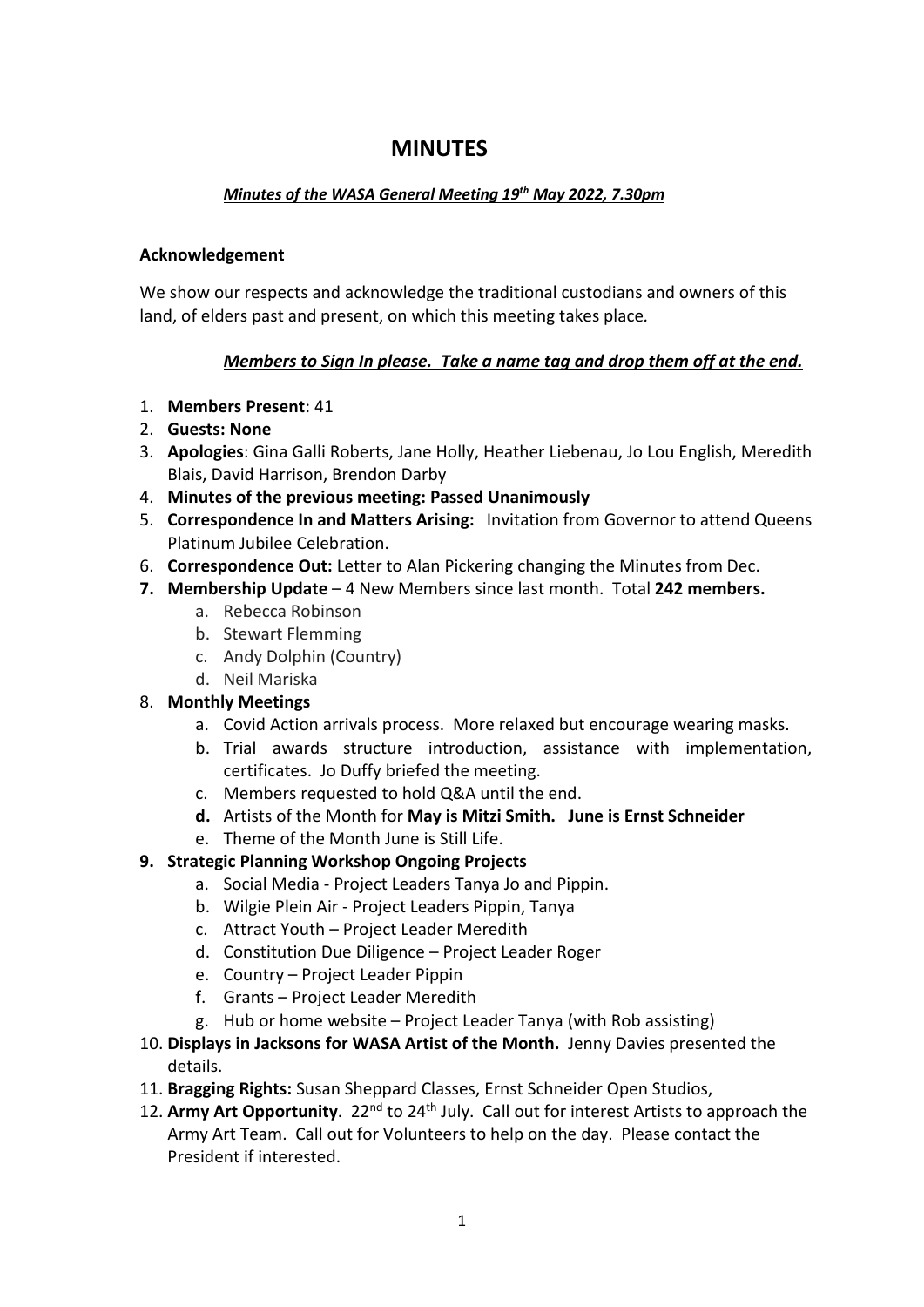- 13. **Finance Report from Treasurer.** Meredith presented latest figures which were very positive. Advised that greater use is being made now of Automatic Monthly Debits. Finances details are separate.
- 14. **Presidents Report as follows:**

**The WASA Annual Awards Exhibition 126** was an amazingly successful event that surpassed all our expectations. We sold 54 art pieces for total art sales of \$43,658 which was an increase over last year's exhibition results by \$11,600. The Exhibition returned \$29,493 back to all the exhibiting artists.

Additionally, the raffle painting by Leanne Pearson made the Society \$2384 an increase of \$592 over last year. A total of 1147 people were counted into the Exhibition over the 3 days. By any accounts, this was a magnificent result for Art in general and WASA artists in particular.

Overall, the Exhibition ended in Profit of \$5919.07 an increase of \$2143.61 over the Exhibition 125 result. Well done to all those who worked so hard on this exhibition.

**The Wilgie Plein Air Event** was very well attended and a huge success. Weather was very kind and the environment and hosting highly enjoyable by all the accounts from those who went. Thank you, letters will be sent.

**The Constitution Review Team** have concluded their work. The Committee is now about to conclude their final position. Look out for this soon on the social media and emails.

**Mikado Night** was terrific and everyone enjoyed it tremendously. A huge thanks to Jane, Tanya and Gina and of course acknowledgment of the models and the costumes from G&S. Thank you.

**The AGM is on 21st July.** There is no pre poll (postal or proxy) voting in this current constitution so members are encouraged please to attend that meeting to elect the new committee and vote for the Revised Constitution. More to follow.

#### **15. Monthly Meetings and Demo's**

- **a. 16th June WASA General Meeting with theme Still Life.**
- **b. 14th July WASA Committee Meeting AGM Preparation**
- **c. 21st July WASA AGM election of officers and with Constitution Secret Ballot**
- **16. Coming Events:** 
	- **a. 8th June at 10am Prof Richard Read Talk on Constables Clouds. \$20. Names to Pippin.**
	- **b. 10th June Opening of the 2nd International Watercolour Exhibition 6:30pm at the Moore's Building, Henry Street, Fremantle.**
	- **c. 47th Army Art Charity Fundraising Exhibition is being held at Leeuwin Barracks from 22nd to 24th July 2022.**

#### 17. **Meeting Closed: Time 7.50 PM**

**Demonstrator.** Jacob Butler (Shakey) is a young, self-taught artist based in Fremantle. Jacob works in many mediums including acrylics, oils, pastel and aerosol. Jacob's essential tremor that existed from birth got him branded 'Shakey', giving him his unique, free-flowing, intuitive style.

Jacob's art career began on the wharf in 2013, where he experimented using paint and colour for the first time whilst decorating his workmate's hard-hats. The demand for Jacob's artwork grew fast as well as his passion and drive to become a real artist. Since becoming a full-time artist he has been invited to paint live in front of large audiences for private